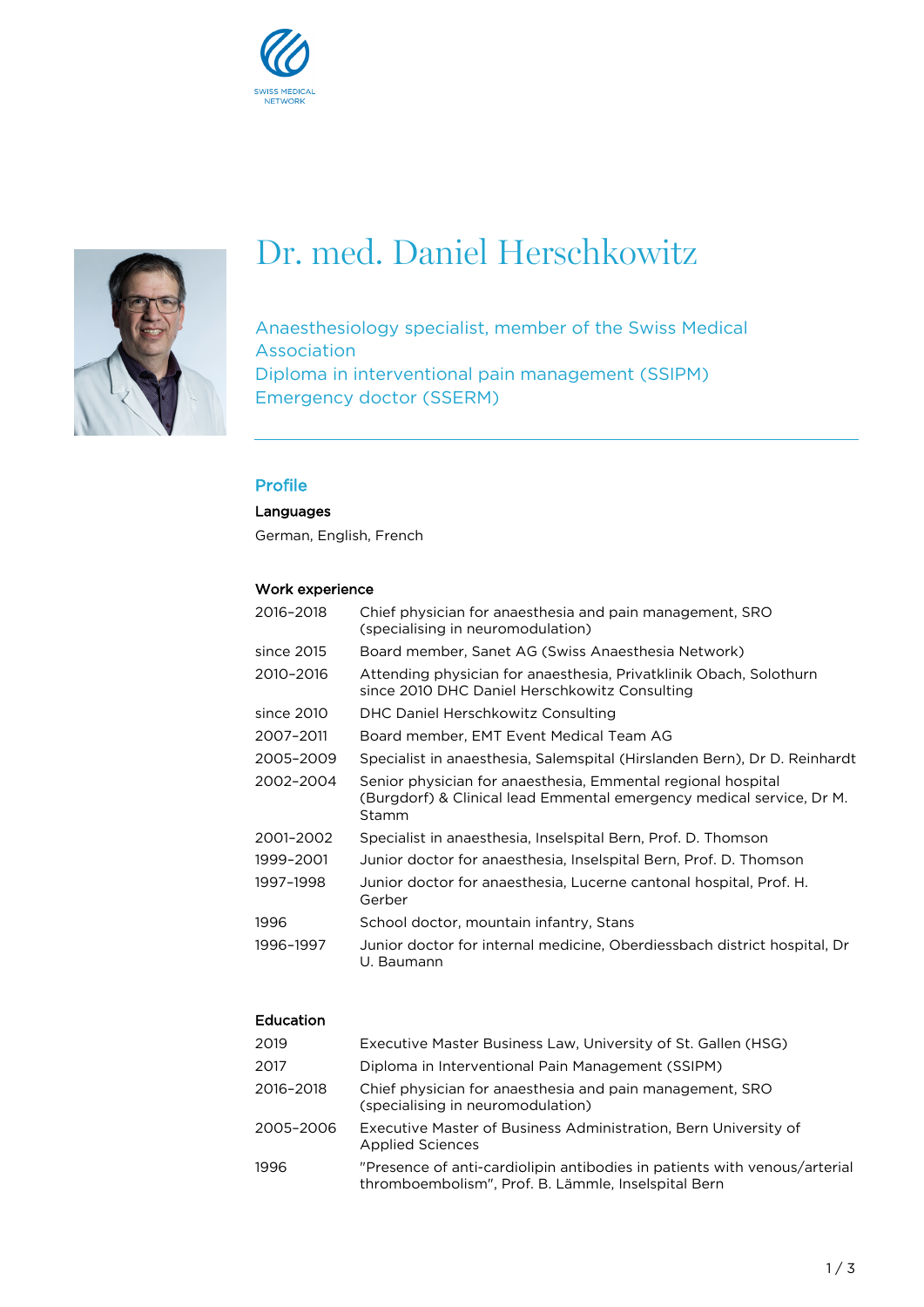## Memberships

Swiss Society of Emergency and Rescue Medicine (SSERM) Swiss Medical Association (FMH) Swiss Association of Junior and Senior Physicians (VSAO) Bern Cantonal and Regional Doctors' Association Swiss Society for Anaesthesiology and Resuscitation (SSAR) Swiss Society for Tactical medicine (SVTM) Swiss Management Association (SKO; 508,094) International Neuromodulation Society (INS)

## **Competences**

## Specialisms

Headaches, neck, back and lower back pain (sacroiliac joint), chronic abdominal pain, tumour pain, joint pain (shoulder, hip, knee, foot and hand), complex regional pain syndrome, complex generalised pain syndrome (e.g. fibromyalgia)

#### Services

- Diagnosis and initial treatment incl. interdisciplinary outpatient therapies
- Tailoring treatment and adjusting/optimising medicines
- Intravenous therapies
- Infiltration with ultrasound and/or X-ray
- Regenerative procedures with PRP (platelet rich plasma) for joints, tendons, intervertebral discs, etc.
- Neuromodulation and neurostimulation procedures
- Rehabilitation support for sports injuries

#### Special procedures

- Regeneration of intervertebral discs using platelet rich plasma and, where appropriate, hydrogel
- Non-invasive procedure for infiltration of ganglions in the skull (sphenopalatine ganglion for headaches)
- Special peripheral neurostimulation
- Patient-specific use of neurostimulators
- Outpatient diagnosis and treatment

## Publications

Case Report: Wireless PNS for CRPS - 1 year follow up (11.07.2019)

[Case Report: Wireless PNS for CRPS \(17.04.2018\)](https://pub.swissmedical.net/site/assets/files/228045/case_report_wireless_pns_for_crps_daniel_herschkowitz_17042019.pdf)

# Accreditation

[Privatklinik Bethanien](https://www.klinikbethanien.ch/en/)

[Schmerzklinik Basel](https://www.schmerzklinik.ch/en/)

[Hôpital de la Providence](https://www.hopital-providence.ch)

[Ärztezentrum Solothurn](https://www.aerztezentrum-solothurn.ch)

## **Specialties**

[Anaesthesiology/Anaesthesia](http://www.klinikbethanien.ch/en/unsere-fachgebiete/anesthesiologie-anesthesie)

[Pain therapy](http://www.klinikbethanien.ch/en/unsere-fachgebiete/antalgie)